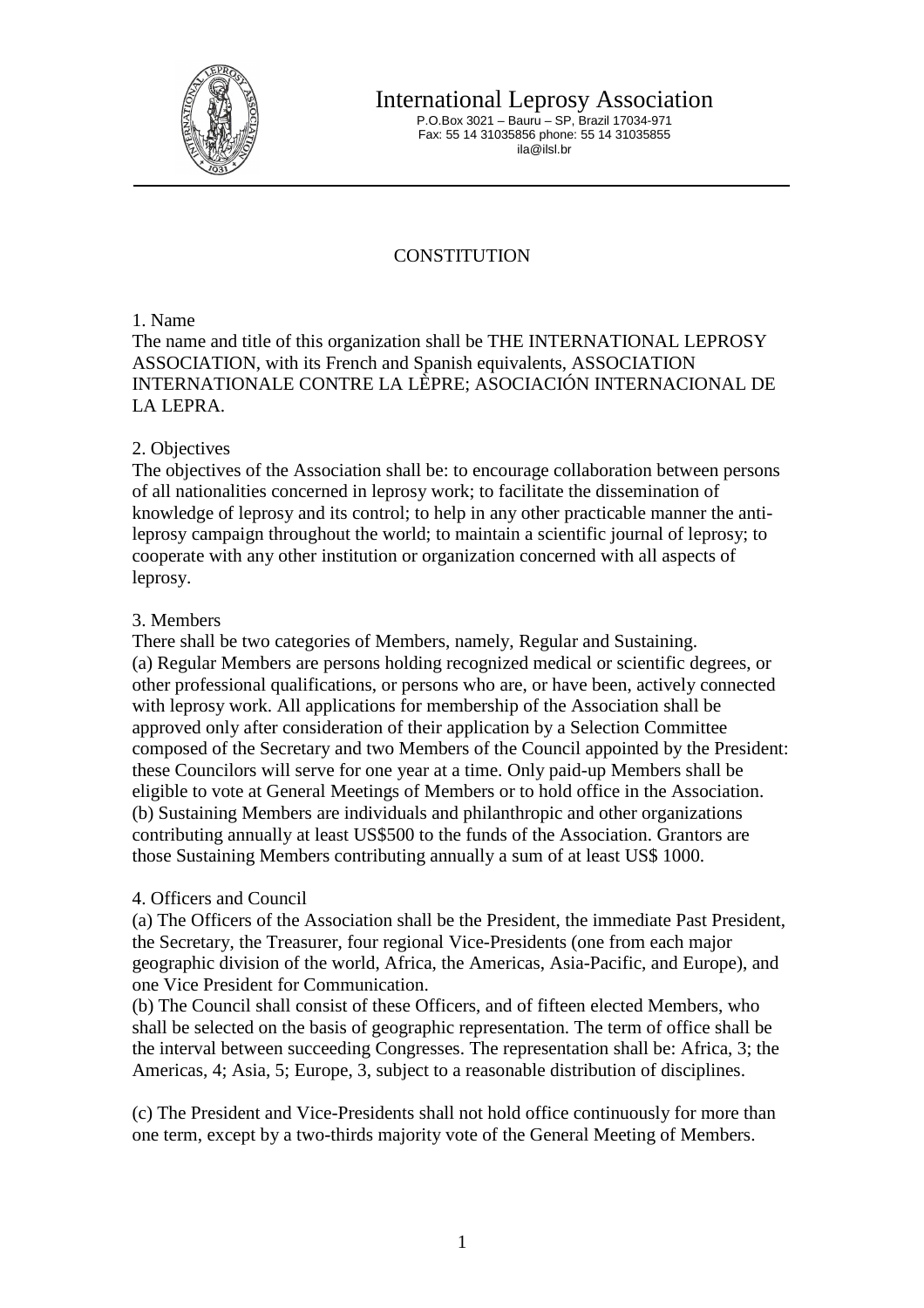

P.O.Box 3021 – Bauru – SP, Brazil 17034-971 Fax: 55 14 31035856 phone: 55 14 31035855 ila@ilsl.br

(d) Councilors may not hold office continuously for more than two terms, except by a two-thirds vote of recommendation by the Council.

(e) The immediate Past President shall be a Member of the Council for a period of five years following his relinquishing of the office of President. His membership on the Council during this term would not preclude his subsequent re-election to the Council.

## 5. President Emeritus

The Council shall be empowered to admit to the roll of President Emeritus those Presidents who after their term of office deserve recognition of their signal service to the cause of leprosy.

#### 6. Honorary Vice-Presidents

The Council shall be empowered to admit to the roll of Honorary Vice-Presidents those Vice-Presidents or Councilors who after their term of office deserve some recognition of their signal service to the cause of leprosy.

#### 7. Honorary Members

The Council shall be empowered to grant the distinction of Honorary Membership to those individuals who have distinguished themselves in the fight against leprosy.

#### 8. Headquarters

The location of the offices of the Secretary and of the Treasurer of the Association respectively shall be determined by the Council.

#### 9. Meetings

The Association shall hold Congresses at such intervals and under such conditions as may be determined by the Council.

#### 10. Communications

The ILA retains ownership of a scientific periodical devoted mainly to leprosy and entitled International Journal of Leprosy and Other Mycobacterial Diseases. The Association may, as may be found desirable and practicable, issue other publications and electronic communications.

## 11. Affiliations

The Association shall encourage affiliation to it by medical and other organizations concerned with leprosy and its problems, subject to approval of the Council. Contributions to be paid by affiliates shall be determined by the Council. The Association itself may enter into relations with other bodies at the discretion of the Council.

## 12. Funds and Expenses

Funds for the expenses of the Association, other than for Congresses, shall be obtained from membership dues, subscriptions to the sales of its publication, and by donations.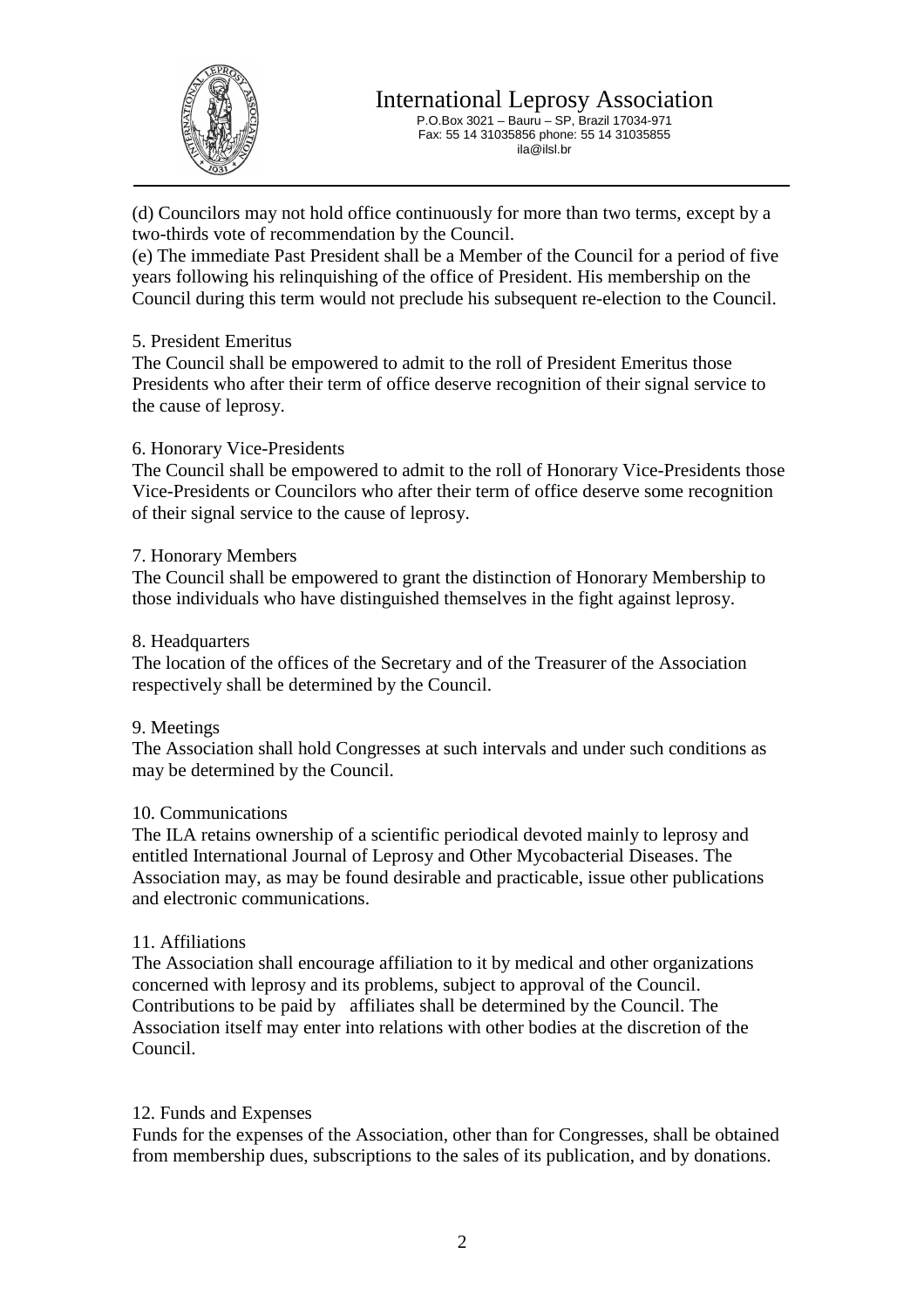

P.O.Box 3021 – Bauru – SP, Brazil 17034-971 Fax: 55 14 31035856 phone: 55 14 31035855 ila@ilsl.br

Funds for expenses of Congresses shall be raised through inscription fees, donations or otherwise.

#### 13. Seal

The Association shall have a common seal.

#### 14. Referendum

Questions of importance to the Association that cannot be referred until the next General Meeting of Members shall be determined by referendum. Any such question may be submitted by any Member to the Secretary, and shall be referred by him to the Council Members by mail for consideration regarding the matter and its urgency. If approved for immediate action by a majority of Council Members replying within a reasonable stated period, the matter shall be presented to the Members of the Association by announcement in a communication authorized by the ILA. A majority of those responding within a reasonable stated time shall decide the issue.

#### 15. Amendments

Any proposal to amend this constitution shall be decided at a General Meeting of Members. Such proposals shall be sent to the Secretary at least six months before the date of the next ensuing Congress. The Secretary shall inform the Members of the Council of these proposals, and the Council shall communicate its recommendations to the Members of the Association, at least twenty-four hours before the proposals are considered by the General Meeting of Members.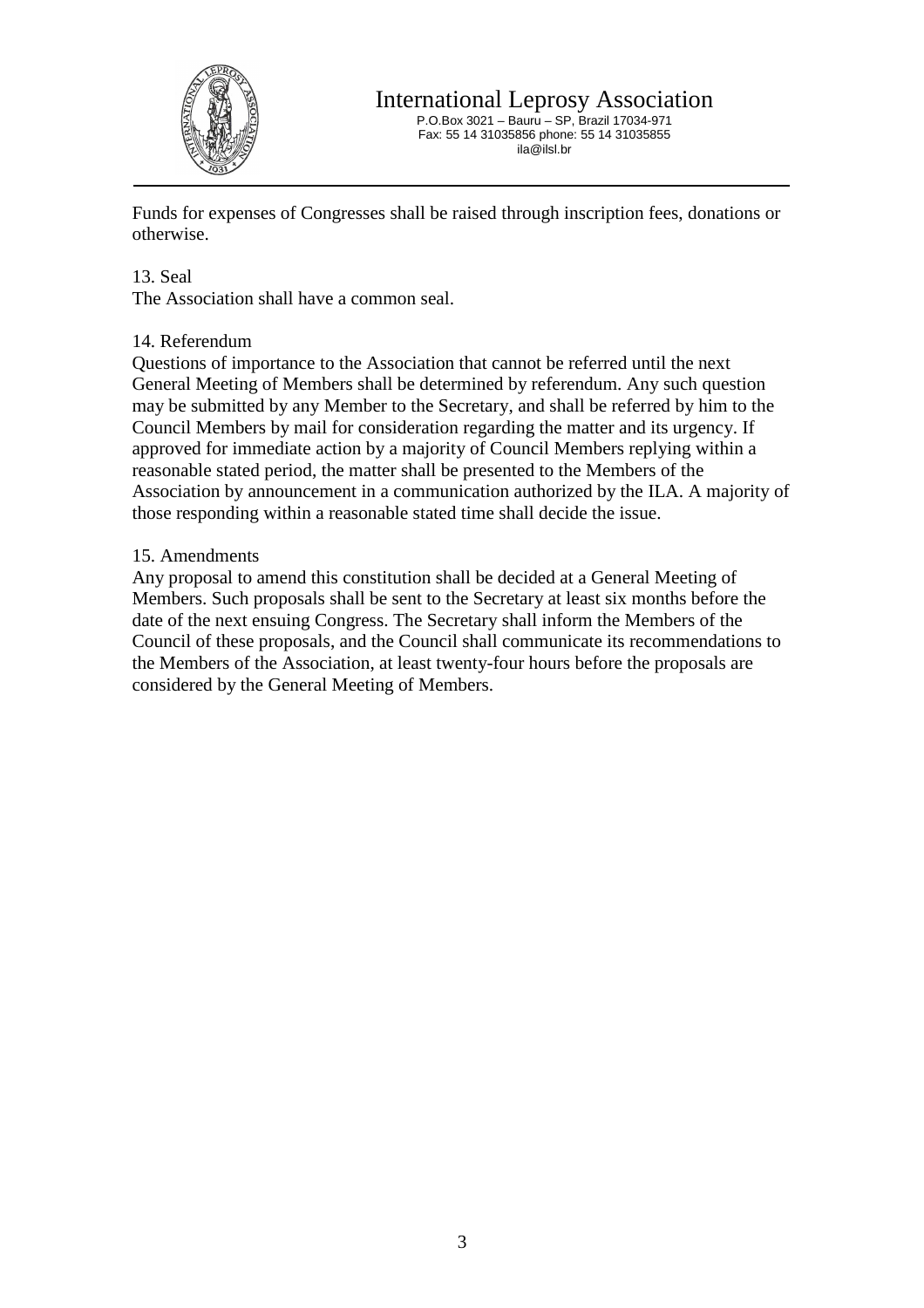

International Leprosy Association

P.O.Box 3021 – Bauru – SP, Brazil 17034-971 Fax: 55 14 31035856 phone: 55 14 31035855 ila@ilsl.br

# BYLAWS

## 1. Membership

(a) Applicants for membership shall direct to the Secretary a written application, in which shall be given personal data, including a statement of the applicant's connection with leprosy work; and an undertaking to pay the dues for the current year after the application has been approved by the Selection Committee. The Secretary shall enter the applicant on the roll of Members of the Association.

(b) All Members whose dues are paid for the current year shall have access to all official communications of the ILA.

(c) Members who fails, in any year, to pay annual dues for that year shall be considered as not in good standing and shall be removed from the mailing list for communications of the ILA until such payment is made. When payment has been made and received, all privileges of membership shall be restored.

(d) Any Member who fails to pay his annual dues for a full year shall be deemed to be no longer a Member. Any person who has thus forfeited membership shall be reinstated, without payment of back dues, upon request for reinstatement and the payment of dues for the current year.

## 2. Election of Officers

Officers and Councilors of the Association shall be elected by a majority of the votes cast by regular paid-up Members attending a General Meeting of Members of the Association. The Council shall recommend to the General Meeting of Members those Members who, in its opinion, would be most suitable for the positions of: President, Regional Vice-Presidents (four), Secretary, Treasurer, and Vice President for Communications. Having regard to the need for geographic representation, the Council shall prepare a list of Members who, in its opinion, would be most suitable for the office of Members of the Council and submit this list to the General Meeting of Members. In the preparation of its recommendations, the Council shall make nominations on the basis of the majority of Councilors present and voting at the relevant meeting of the Council.

Any Member of the Association desiring to nominate a Member of the Council may do so in writing at least six months before the opening date of the next Congress, the proposal being sent to the Secretary of the Association. The nomination shall be supported by the signature of the proposer and two other Members of the Association, and shall indicate that the candidate is willing to be so nominated. The proposal shall be considered by the Council for inclusion in the list of those to be submitted to the General Meeting of Members.

## 3. Duties of Officers

(a) The President shall fulfill such duties as custom requires, namely, taking the chair at meetings of the Council and of the Association, and generally giving a lead to the Association in all matters pertaining to its policy and activities, and acting on behalf of the Council between meetings of the Association.

(b) The Vice-Presidents shall support the President in the performance of his/her duties.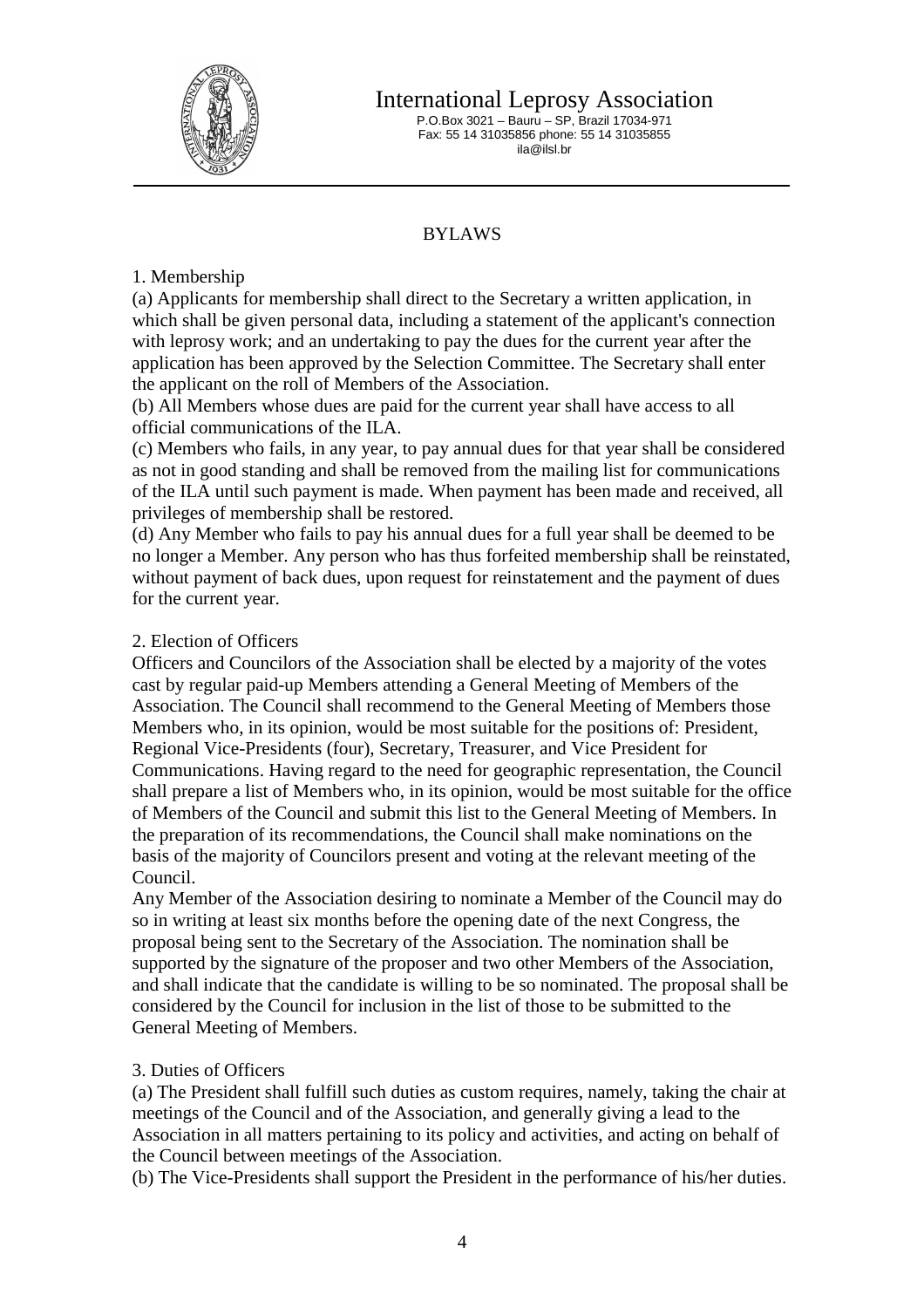

(c) Vice president of communications will be responsible for all modes of scientific publications, newsletters and website.

(d) The Secretary shall have the care of all records and documents of the Association, shall conduct its official correspondence and shall keep the register of the Members. The Secretary shall, in all ways within his power, further the work and usefulness of the Association, in accordance with policies determined by the Council or the President. (e) The Treasurer shall demand and receive all funds due to the Association, shall receive all subsidies, donations and bequests made to it, shall deposit all funds received in an accredited bank in the name of the Association, shall disburse such funds in accordance with the wishes of the Council, and shall submit to the President, for subsequent publication in an authorized communication of the ILA, a properly audited account at the end of each year.

(f) Should the office of President become vacant, the Council shall choose one of the Vice-Presidents as Acting President until the next election.

(g) Should the office of Vice-Presidents, Secretary, Treasurer become prematurely vacant, the President shall designate a successor who shall serve until the next election.

4. Council and Committees

(a) The Officers and Council shall be responsible for the management of the affairs of the Association.

(b) In any meeting of the Council, a simple majority of the members shall constitute a quorum, provided that two shall be Officers. In any action by the Council that may be taken by mail, a decision shall be by a majority of replies received by a reasonable stated date.

(c) The Council shall be empowered to create committees, permanent or temporary, as may be found necessary or expedient.

## 5. Meetings

(a) In organizing a Congress of the Association, the Council shall serve as the Executive Committee of that meeting and may for that purpose enlist the cooperation of other persons and form such special committees as it may deem expedient.

(b) Any paid-up Member of the Association may register at and participate in any meeting of the Association.

(c) Only paid-up Members shall be entitled to vote at the General Meeting of Members. (d) Non-members may be invited by the Executive Committee to attend Congresses and meetings of the Association and to present papers and participate in discussions.

(e) A Congress convened by the Association shall be presided over by the President or one of the Vice-Presidents. During a Congress, a Meeting of Members of the

Association shall be convened to elect Officers and Members of the Council, to receive and act on reports, resolutions, memorials, and such other matters as may be referred to it by the Council.